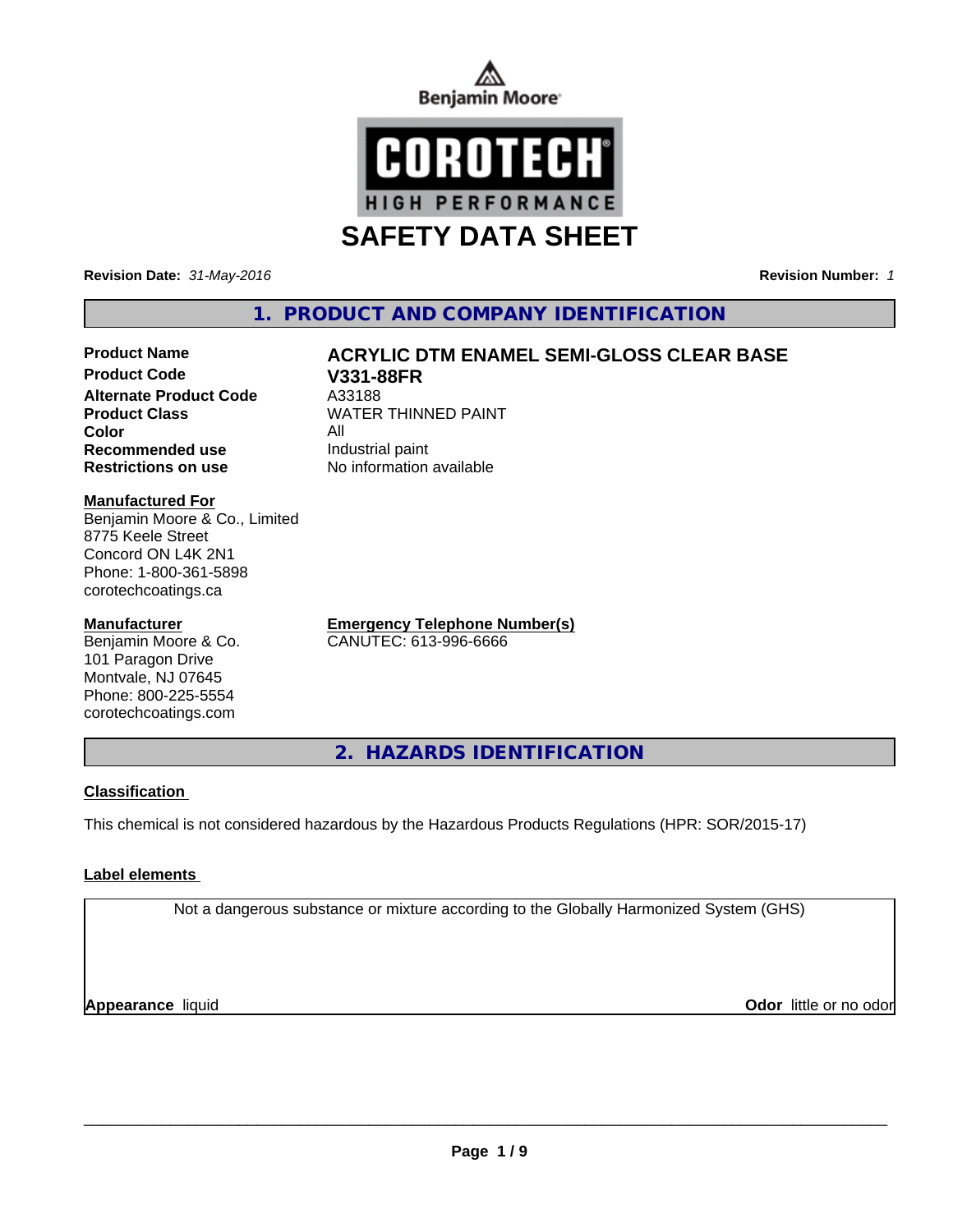#### **Other information**

No information available

## **3. COMPOSITION INFORMATION ON COMPONENTS**

| <b>Chemical Name</b>                                                         | <b>CAS-No</b>  | Weight % (max) |
|------------------------------------------------------------------------------|----------------|----------------|
| Kaolin                                                                       | 1332-58-7      | $5 - 10%$      |
| Propanoic acid, 2-methyl-, monoester with<br>2,2,4-trimethyl-1,3-pentanediol | 25265-77-4     | $1 - 5%$       |
| Diethylene glycol monoethyl ether                                            | $111 - 90 - 0$ | $-5\%$         |
| Ethanol, 2-(2-butoxyethoxy)-                                                 | 112-34-5       | $1 - 5%$       |
| Zinc phosphate                                                               | 7779-90-0      | $0.25 - 0.5\%$ |
| Zinc oxide                                                                   | 1314-13-2      | $0.1 - 0.25%$  |
| Titanium dioxide                                                             | 13463-67-7     | $0.1 - 0.25%$  |

# **4. FIRST AID MEASURES General Advice** No hazards which require special first aid measures. **Eye Contact Exercise 20 All 20 All 20 All 20 All 20 All 20 All 20 All 20 All 20 All 20 All 20 All 20 All 20 All 20 All 20 All 20 All 20 All 20 All 20 All 20 All 20 All 20 All 20 All 20 All 20 All 20 All 20 All 20 All 20** minutes and consult a physician. **Skin Contact** Same of the Contact Wash off immediately with soap and plenty of water removing all contaminated clothes and shoes. **Inhalation Inhalation Move to fresh air.** If symptoms persist, call a physician. **Ingestion Ingestion Ingestion Clean mouth with water and afterwards drink plenty of** water. Consult a physician if necessary. **Most Important Symptoms/Effects** None known.

**Notes To Physician Treat symptomatically.** 

#### **5. FIRE-FIGHTING MEASURES**

| Use extinguishing measures that are appropriate to local<br>circumstances and the surrounding environment.                                   |
|----------------------------------------------------------------------------------------------------------------------------------------------|
| As in any fire, wear self-contained breathing apparatus<br>pressure-demand, MSHA/NIOSH (approved or equivalent)<br>and full protective gear. |
| Closed containers may rupture if exposed to fire or<br>extreme heat.                                                                         |
| No.                                                                                                                                          |
| No.                                                                                                                                          |
| Not applicable<br>Not applicable<br>Not applicable                                                                                           |
|                                                                                                                                              |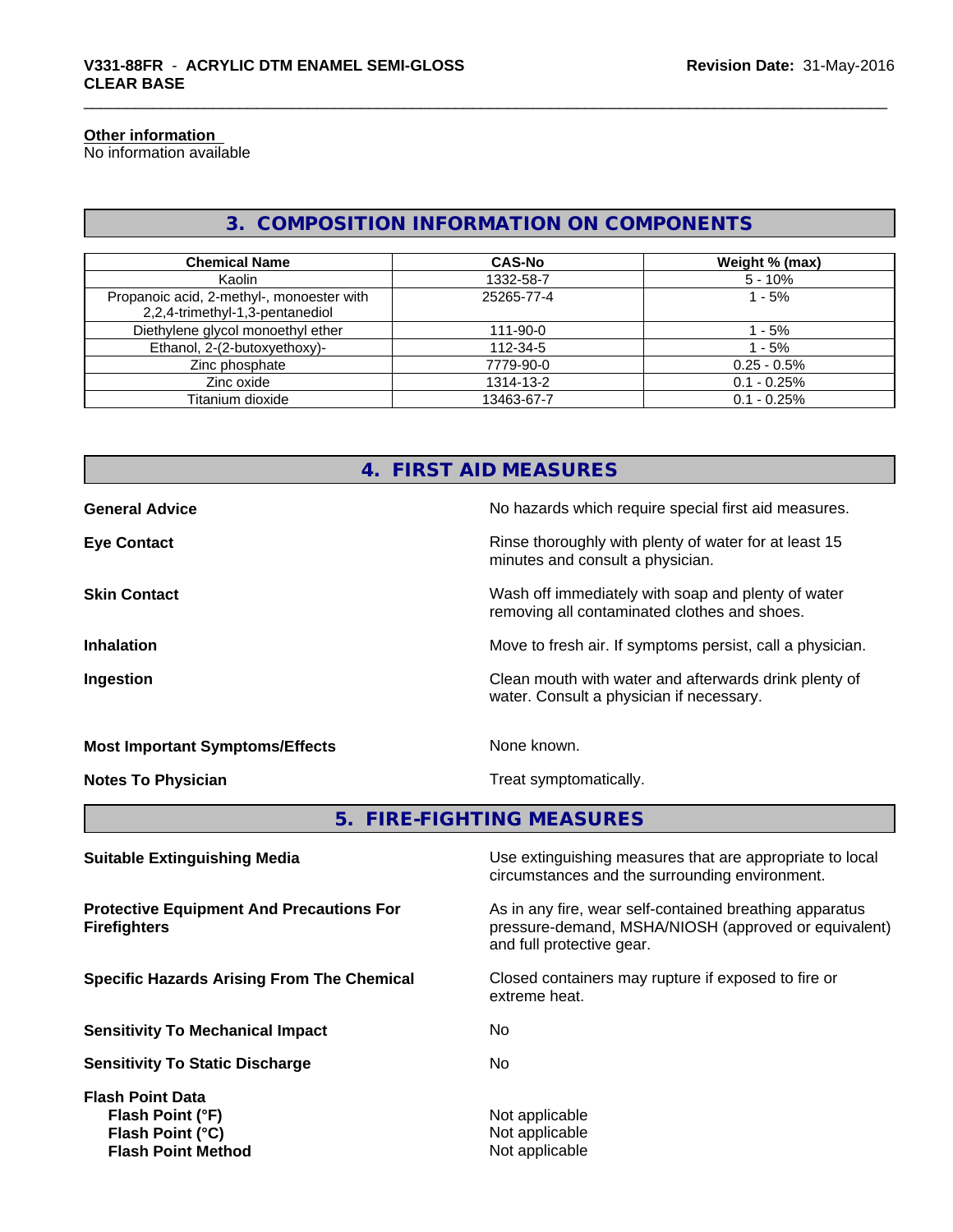#### **Flammability Limits In Air**

**Lower Explosion Limit** Not applicable **Upper Explosion Limit** Not applicable

**NFPA Health:** 1 **Flammability:** 0 **Instability:** 0 **Special:** Not Applicable

**NFPA Legend**

- 0 Not Hazardous
- 1 Slightly
- 2 Moderate
- 3 High
- 4 Severe

*The ratings assigned are only suggested ratings, the contractor/employer has ultimate responsibilities for NFPA ratings where this system is used.*

*Additional information regarding the NFPA rating system is available from the National Fire Protection Agency (NFPA) at www.nfpa.org.*

#### **6. ACCIDENTAL RELEASE MEASURES**

**Personal Precautions Precautions Personal Precautions Avoid contact with skin, eyes and clothing. Ensure** 

adequate ventilation.

**Other Information Department Information Department Intervent further leakage or spillage if safe to do so.** 

**Environmental Precautions** See Section 12 for additional Ecological Information.

**Methods For Clean-Up Example 20 All 20 All 20 All 20 All 20 All 20 Soak up with inert absorbent material. Sweep up and** shovel into suitable containers for disposal.

**7. HANDLING AND STORAGE**

**Handling Handling Avoid contact with skin, eyes and clothing. Avoid breathing Handling Avoid breathing Avoid breathing** vapors, spray mists or sanding dust. In case of insufficient ventilation, wear suitable respiratory equipment.

**Storage Keep container tightly closed. Keep out of the reach of Keep** container tightly closed. Keep out of the reach of children.

**Incompatible Materials** Noinformation available

**8. EXPOSURE CONTROLS / PERSONAL PROTECTION**

#### **Exposure Limits**

*No exposure limits have been established for this product.*

| <b>Chemical Name</b>         | <b>ACGIH</b>             | <b>Alberta</b>           | <b>British Columbia</b>     | <b>Ontario</b>           | Quebec                      |
|------------------------------|--------------------------|--------------------------|-----------------------------|--------------------------|-----------------------------|
| Kaolin                       | $2 \text{ mg/m}^3$ - TWA | $2 \text{ mg/m}^3$ - TWA | $2 \text{ mg/m}^3$ - TWA    | $2 \text{ mg/m}^3$ - TWA | 5 mg/m <sup>3</sup> - TWAEV |
| Diethylene glycol monoethyl  | N/E                      | N/E                      | N/E                         | 30 ppm - TWA             | N/E                         |
| ether                        |                          |                          |                             | 165 mg/m $3$ - TWA       |                             |
| Ethanol, 2-(2-butoxyethoxy)- | 10 ppm - TWA             | N/E                      | N/E                         | 10 ppm - TWA             | N/E                         |
| Zinc oxide                   | $2 \text{ mg/m}^3$ - TWA | $2 \text{ mg/m}^3$ - TWA | $2 \text{ mg/m}^3$ - TWA    | $2 \text{ mg/m}^3$ - TWA | 10 mg/m $3$ - TWAEV         |
|                              | 10 mg/m $3 -$ STEL       | 10 mg/m $3 -$ STEL       | 10 mg/m $3 -$ STEL          | 10 mg/m $3 -$ STEL       | $5 \text{ mg/m}^3$ - TWAEV  |
|                              |                          |                          |                             |                          | 10 $mq/m3$ - STEV           |
| Titanium dioxide             | 10 mg/m $3$ - TWA        | 10 mg/m $3$ - TWA        | 10 mg/m $3$ - TWA           | 10 mg/m $3$ - TWA        | 10 mg/m $3$ - TWAEV         |
|                              |                          |                          | $3$ mg/m <sup>3</sup> - TWA |                          |                             |

**Legend**

ACGIH - American Conference of Governmental Industrial Hygienists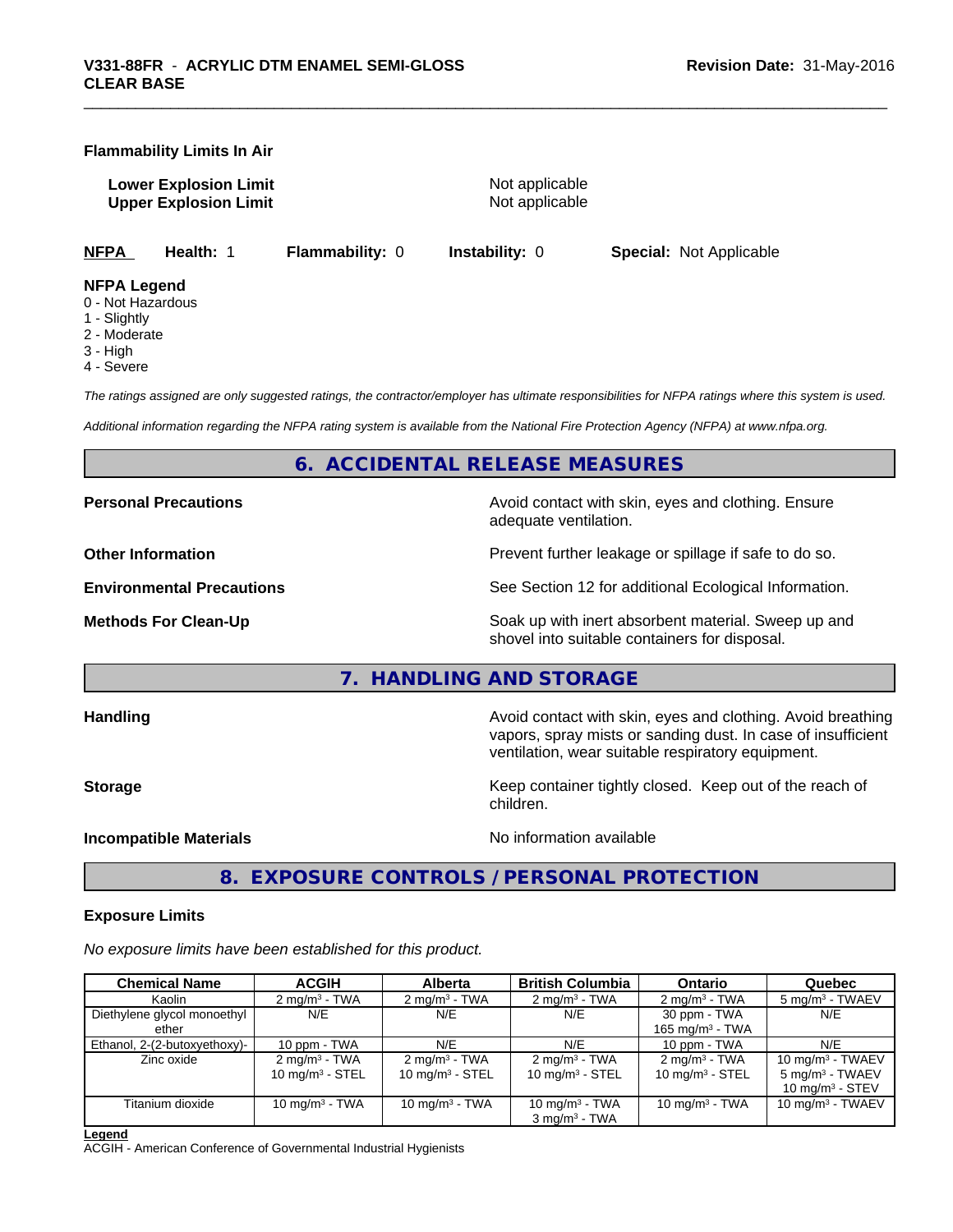Alberta - Alberta Occupational Exposure Limits British Columbia - British Columbia Occupational Exposure Limits Ontario - Ontario Occupational Exposure Limits Quebec - Quebec Occupational Exposure Limits N/E - Not established

# **Personal Protective Equipment**

**Engineering Measures Ensure** Ensure adequate ventilation, especially in confined areas.

**Eye/Face Protection Safety glasses with side-shields. Skin Protection Protection Protective gloves and impervious clothing. Respiratory Protection In case of insufficient ventilation wear suitable respiratory** equipment.

**Hygiene Measures Avoid contact with skin, eyes and clothing. Remove and Avoid contact with skin, eyes and clothing. Remove and Avoid contact with skin, eyes and clothing. Remove and** wash contaminated clothing before re-use. Wash thoroughly after handling.

### **9. PHYSICAL AND CHEMICAL PROPERTIES**

**Appearance** liquid **Odor** little or no odor **Odor Threshold** No information available **Density (lbs/gal)** 8.8 - 9.1 **Specific Gravity** 1.05 - 1.09 **pH pH**  $\blacksquare$ **Viscosity (cps)** No information available **Solubility Note 2008 Note 2008 Note 2008 Note 2008 Note 2008 Note 2008 Note 2008 Note 2008 Note 2008 Note 2008 Note 2008 Note 2008 Note 2008 Note 2008 Note 2008 Note 2008 Note 2008 Note Water Solubility Water Solubility No information available Evaporation Rate No information available No information available Vapor Pressure** No information available in the North American Monte available in the North American available **Vapor Density No information available No information available Wt. % Solids** 40 - 50 **Vol. % Solids** 35 - 45<br> **Wt. % Volatiles** 35 - 45 **Wt. % Volatiles Vol. % Volatiles** 55 - 65 **VOC Regulatory Limit (g/L)** <250 **Boiling Point (°F)** 212 **Boiling Point (°C)** 100 **Freezing Point (°F)** 32 **Freezing Point (°C)** 0 **Flash Point (°F)** Not applicable **Flash Point (°C)** Not applicable **Flash Point Method** Not applicable **Flammability (solid, gas)** Not applicable **Upper Explosion Limit** Not applicable **Lower Explosion Limit Contract Accord Accord Accord Accord Accord Accord Accord Accord Accord Accord Accord Accord Accord Accord Accord Accord Accord Accord Accord Accord Accord Accord Accord Accord Accord Accord Accord Autoignition Temperature (°F)**<br> **Autoignition Temperature (°C)** No information available **Autoignition Temperature (°C) Decomposition Temperature (°F)** No information available **Decomposition Temperature (°C)** No information available **Partition Coefficient (n-octanol/water) No information available** 

#### **10. STABILITY AND REACTIVITY**

**Reactivity** Not Applicable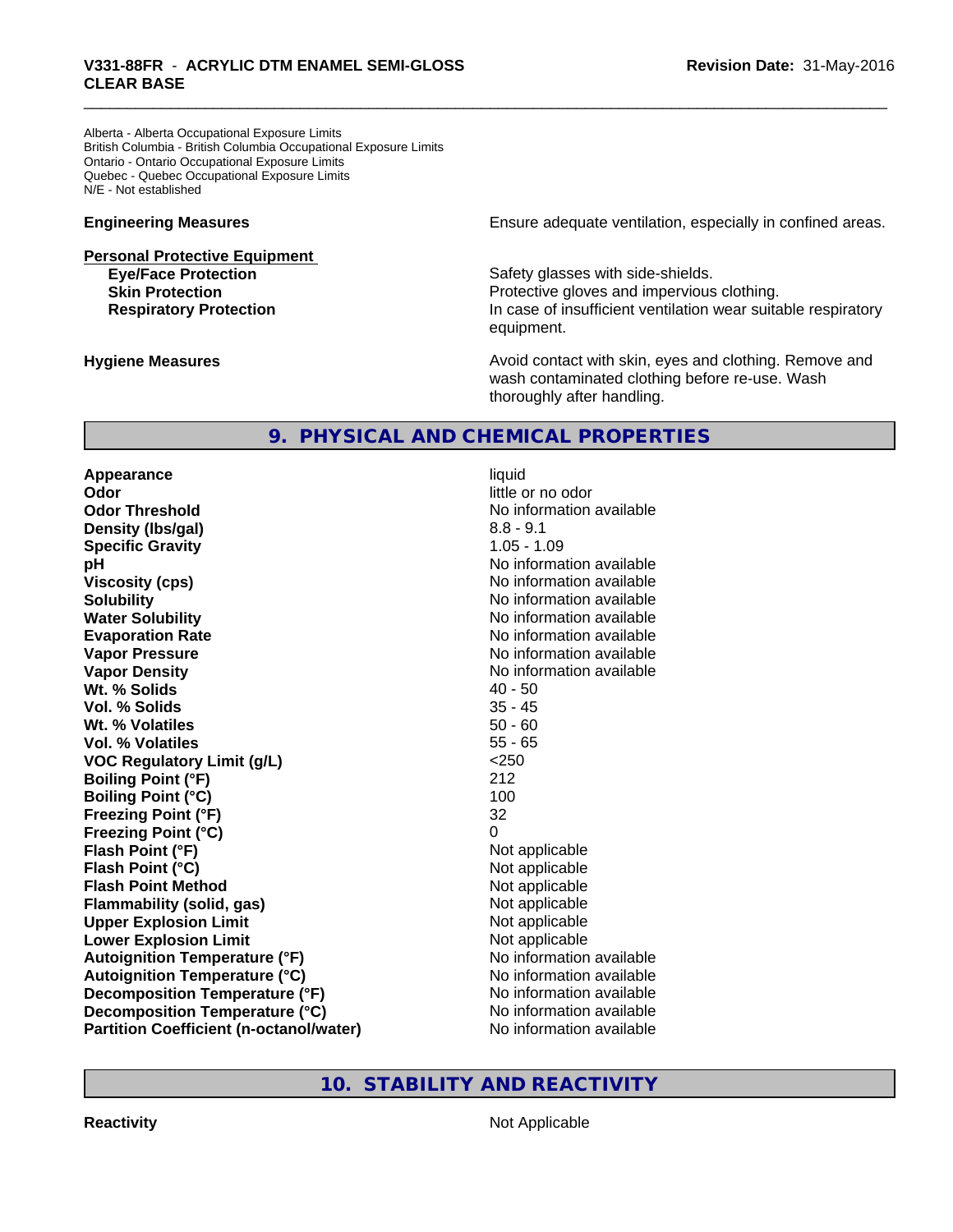| <b>Chemical Stability</b>                 | Stable under normal conditions.          |
|-------------------------------------------|------------------------------------------|
| <b>Conditions To Avoid</b>                | Prevent from freezing.                   |
| <b>Incompatible Materials</b>             | No materials to be especially mentioned. |
| <b>Hazardous Decomposition Products</b>   | None under normal use.                   |
| <b>Possibility Of Hazardous Reactions</b> | None under normal conditions of use.     |

## **11. TOXICOLOGICAL INFORMATION**

**Product Information Information on likely routes of exposure**

| <b>Principal Routes of Exposure</b>  | Eye contact, skin contact and inhalation.                                                  |
|--------------------------------------|--------------------------------------------------------------------------------------------|
| <b>Acute Toxicity</b>                |                                                                                            |
| <b>Product Information</b>           | No information available                                                                   |
| Information on toxicological effects |                                                                                            |
| <b>Symptoms</b>                      | No information available                                                                   |
|                                      | Delayed and immediate effects as well as chronic effects from short and long-term exposure |
| Eye contact                          | May cause slight irritation                                                                |
| <b>Skin contact</b>                  | Substance may cause slight skin irritation. Prolonged or                                   |
|                                      | repeated contact may dry skin and cause irritation.                                        |
| <b>Inhalation</b>                    | May cause irritation of respiratory tract.                                                 |
| Ingestion                            | Ingestion may cause gastrointestinal irritation, nausea,                                   |
|                                      | vomiting and diarrhea.                                                                     |
| Sensitization:                       | No information available.                                                                  |
| <b>Neurological Effects</b>          | No information available.                                                                  |
| <b>Mutagenic Effects</b>             | No information available.                                                                  |
| <b>Reproductive Effects</b>          | No information available.                                                                  |
| <b>Developmental Effects</b>         | No information available.                                                                  |
| <b>Target Organ Effects</b>          | No information available.                                                                  |
| <b>STOT - single exposure</b>        | No information available.                                                                  |
| <b>STOT - repeated exposure</b>      | No information available.                                                                  |
| Other adverse effects                | No information available.                                                                  |
| <b>Aspiration Hazard</b>             | No information available.                                                                  |
|                                      |                                                                                            |

**Numerical measures of toxicity**

**The following values are calculated based on chapter 3.1 of the GHS document**

| ATEmix (oral)                 | 41584 mg/kg  |
|-------------------------------|--------------|
| ATEmix (dermal)               | 155628 mg/kg |
| ATEmix (inhalation-dust/mist) | 235.4 mg/L   |

#### **Component**

Kaolin LD50 Oral: > 5000 mg/kg (Rat) Diethylene glycol monoethyl ether LD50 Oral: 7,500 mg/kg (Rat)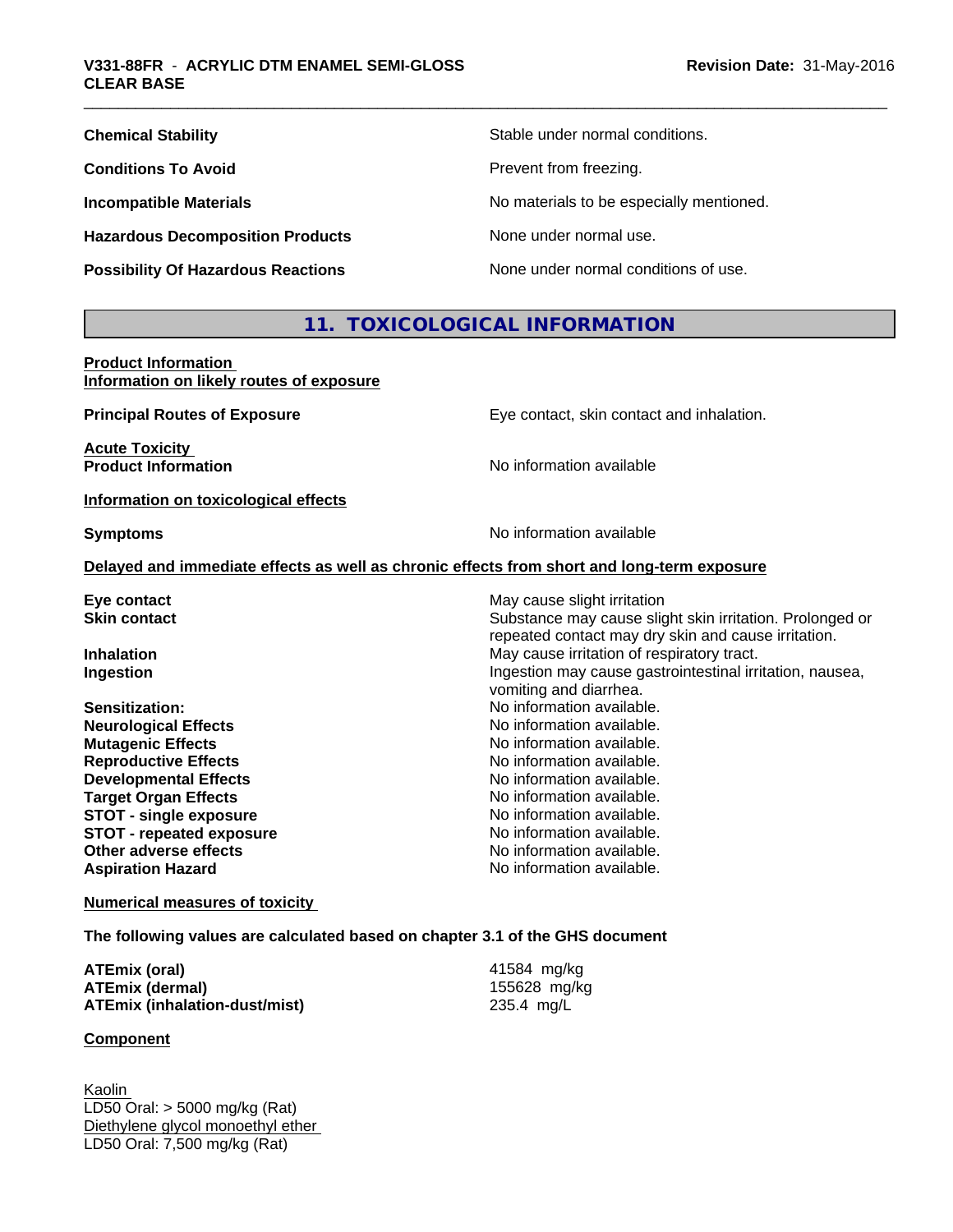LD50 Dermal: 4200 mg/kg (Rabbit) LC50 Inhalation (Vapor): > 5240 mg/m<sup>3</sup> (Rat) Ethanol, 2-(2-butoxyethoxy)- LD50 Oral: 3384 mg/kg (Rat) LD50 Dermal: 2700 mg/kg (Rabbit) Zinc oxide LD50 Oral: 5000 mg/kg (Rat) LC50 Inhalation (Dust):  $> 5700$  mg/m<sup>3</sup> (Rat, 4 hr.) Titanium dioxide LD50 Oral: > 10000 mg/kg (Rat)

#### **Chronic Toxicity**

#### **Carcinogenicity**

*The information below indicateswhether each agency has listed any ingredient as a carcinogen:.*

| <b>Chemical Name</b> | <b>IARC</b>                     | <b>NTP</b> |
|----------------------|---------------------------------|------------|
|                      | 2B<br>Possible Human Carcinogen |            |
| Titanium dioxide     |                                 |            |

Although IARC has classified titanium dioxide as possibly carcinogenic to humans (2B), their summary concludes: "No significant exposure to titanium dioxide is thought to occur during the use of products in which titanium dioxide is bound to other materials, such as paint."

#### **Legend**

IARC - International Agency for Research on Cancer NTP - National Toxicity Program OSHA - Occupational Safety & Health Administration

**12. ECOLOGICAL INFORMATION**

#### **Ecotoxicity Effects**

The environmental impact of this product has not been fully investigated.

#### **Product Information**

#### **Acute Toxicity to Fish**

No information available

#### **Acute Toxicity to Aquatic Invertebrates**

No information available

#### **Acute Toxicity to Aquatic Plants**

No information available

#### **Persistence / Degradability**

No information available.

#### **Bioaccumulation / Accumulation**

No information available.

#### **Mobility in Environmental Media**

No information available.

#### **Ozone**

No information available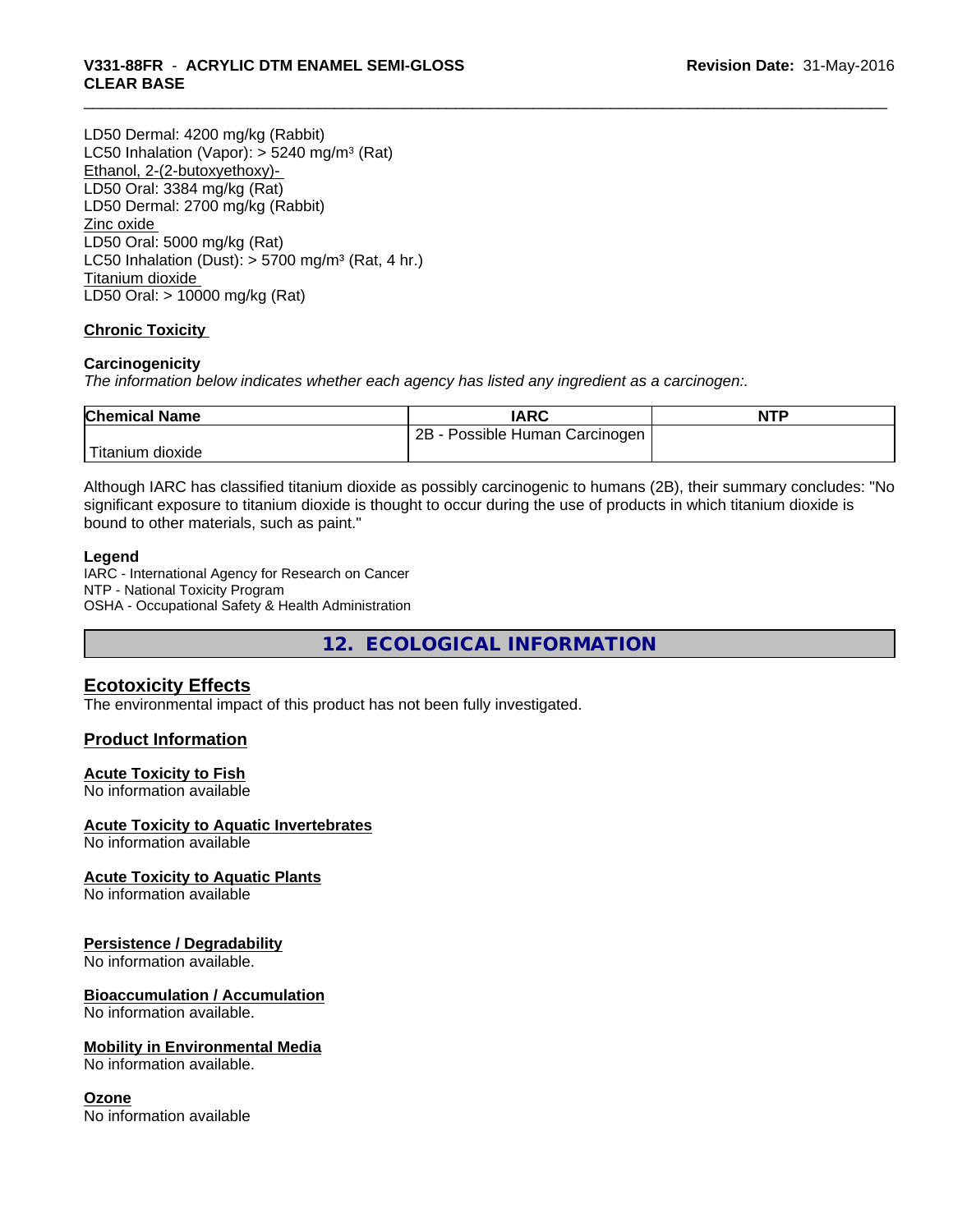#### **Component**

#### **Acute Toxicity to Fish**

Titanium dioxide  $LC50:$  > 1000 mg/L (Fathead Minnow - 96 hr.)

#### **Acute Toxicity to Aquatic Invertebrates**

Ethanol, 2-(2-butoxyethoxy)- EC50: 100 mg/L (Daphnia - 48 hr.)

#### **Acute Toxicity to Aquatic Plants**

No information available

#### **13. DISPOSAL CONSIDERATIONS**

**Waste Disposal Method Dispose of in accordance with federal, state, provincial,** and local regulations. Local requirements may vary, consult your sanitation department or state-designated environmental protection agency for more disposal options.

#### **14. TRANSPORT INFORMATION**

**TDG** Not regulated

**ICAO / IATA** Not regulated

**IMDG / IMO** Not regulated

**15. REGULATORY INFORMATION**

#### **International Inventories**

**TSCA: United States** Yes - All components are listed or exempt. **DSL: Canada** Yes - All components are listed or exempt.

#### **National Pollutant Release Inventory (NPRI)**

#### **NPRI Parts 1- 4**

This product contains the following Parts 1-4 NPRI chemicals:

| <b>NPRI Parts 1-4</b> |
|-----------------------|
| Listed                |
|                       |
| Listed                |
| Listed                |
| Listed                |
| Listed                |
|                       |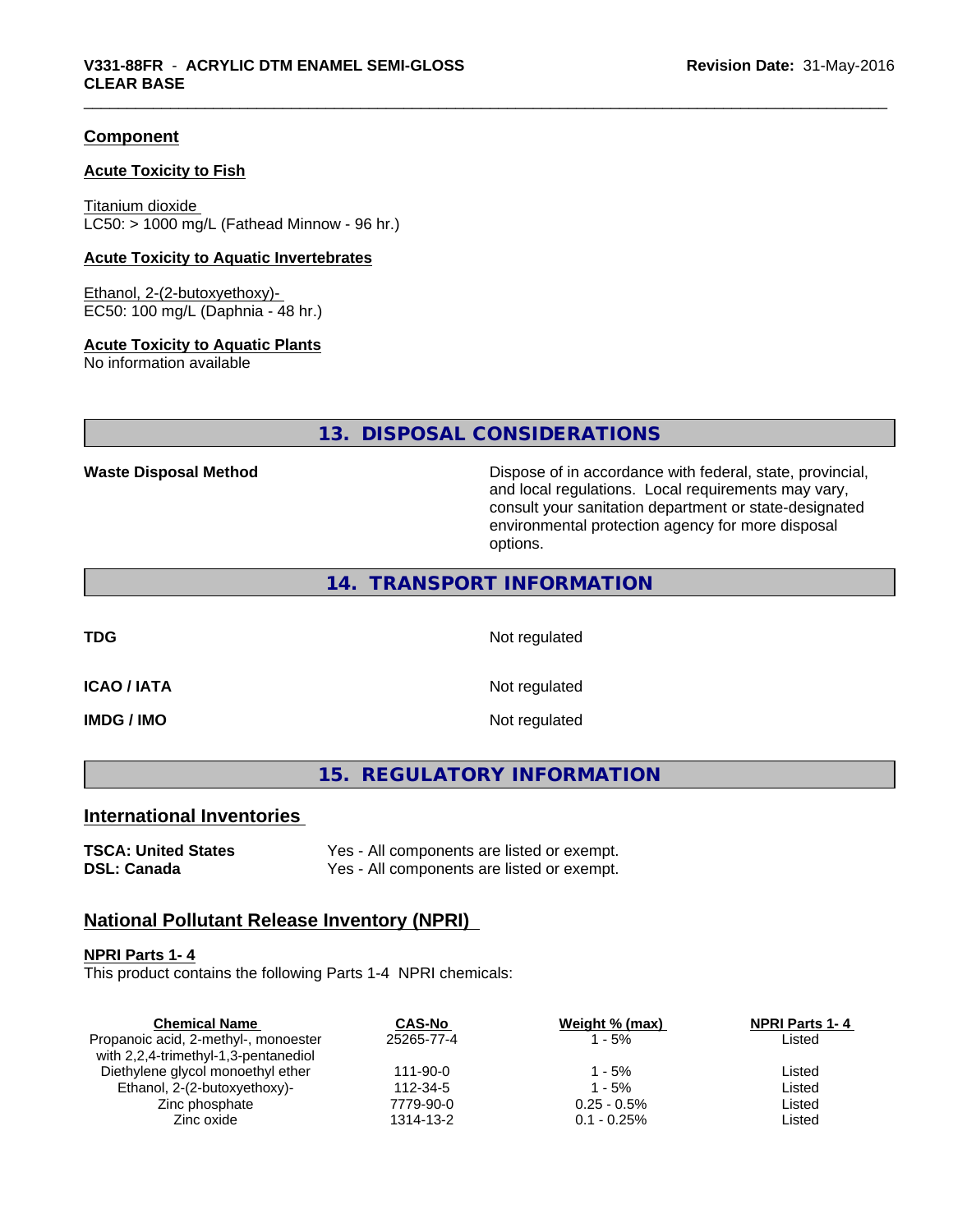#### **NPRI Part 5**

This product contains the following NPRI Part 5 Chemicals:

| <b>Chemical Name</b>         | <b>CAS-No</b> | Weight % (max) | <b>NPRI Part 5</b> |
|------------------------------|---------------|----------------|--------------------|
| Ethanol, 2-(2-butoxyethoxy)- | $12 - 34 - 5$ | 5%             | _isted             |

#### **WHMIS Regulatory Status**

This product has been classified in accordance with the hazard criteria of the Hazardous Products Regulations (HPR) and the SDS contains all the information required by the HPR.

| <b>Flammability: 0</b><br><b>Reactivity: 0</b><br>$PPE: -$<br>HMIS -<br>Health: 1<br><b>HMIS Legend</b><br>0 - Minimal Hazard<br>1 - Slight Hazard<br>2 - Moderate Hazard                                                                                                         | 16. OTHER INFORMATION |  |  |  |  |  |
|-----------------------------------------------------------------------------------------------------------------------------------------------------------------------------------------------------------------------------------------------------------------------------------|-----------------------|--|--|--|--|--|
|                                                                                                                                                                                                                                                                                   |                       |  |  |  |  |  |
|                                                                                                                                                                                                                                                                                   |                       |  |  |  |  |  |
|                                                                                                                                                                                                                                                                                   |                       |  |  |  |  |  |
| 3 - Serious Hazard<br>4 - Severe Hazard                                                                                                                                                                                                                                           |                       |  |  |  |  |  |
| * - Chronic Hazard                                                                                                                                                                                                                                                                |                       |  |  |  |  |  |
| X - Consult your supervisor or S.O.P. for "Special" handling instructions.<br>Note: The PPE rating has intentionally been left blank. Choose appropriate PPE that will protect employees from the hazards the material will<br>present under the actual normal conditions of use. |                       |  |  |  |  |  |

*Caution: HMISÒ ratings are based on a 0-4 rating scale, with 0 representing minimal hazards or risks, and 4 representing significant hazards or risks. Although HMISÒ ratings are not required on MSDSs under 29 CFR 1910.1200, the preparer, has chosen to provide them. HMISÒ ratings are to be used only in conjunction with a fully implemented HMISÒ program by workers who have received appropriate HMISÒ training. HMISÒ is a registered trade and service mark of the NPCA. HMISÒ materials may be purchased exclusively from J. J. Keller (800) 327-6868.*

**WARNING!** If you scrape, sand, or remove old paint, you may release lead dust. LEAD IS TOXIC. EXPOSURE TO LEAD DUST CAN CAUSE SERIOUS ILLNESS, SUCH AS BRAIN DAMAGE, ESPECIALLY IN CHILDREN. PREGNANT WOMEN SHOULD ALSO AVOID EXPOSURE. Wear a NIOSH approved respirator to control lead exposure. Clean up carefully with a HEPA vacuum and a wet mop. Before you start, find out how to protect yourself and your family by logging onto Health Canada @

http://www.hc-sc.gc.ca/ewh-semt/contaminants/lead-plomb/asked\_questions-questions\_posees-eng.php.

| <b>Prepared By</b>                                  | <b>Product Stewardship Department</b><br>Benjamin Moore & Co.<br>101 Paragon Drive<br>Montvale, NJ 07645<br>855-724-6802 |  |
|-----------------------------------------------------|--------------------------------------------------------------------------------------------------------------------------|--|
| <b>Revision Date:</b><br><b>Reason For Revision</b> | 31-May-2016<br>Not available                                                                                             |  |

#### **Disclaimer**

The information contained herein is presented in good faith and believed to be accurate as of the effective date shown above. This information is furnished without warranty of any kind. Employers should use this information only as a **supplement to other information gathered by them and must make independent determination of suitability and** completeness of information from all sources to assure proper use of these materials and the safety and health of employees. Any use of this data and information must be determined by the user to be in accordance with applicable **federal, provincial, and local laws and regulations.**